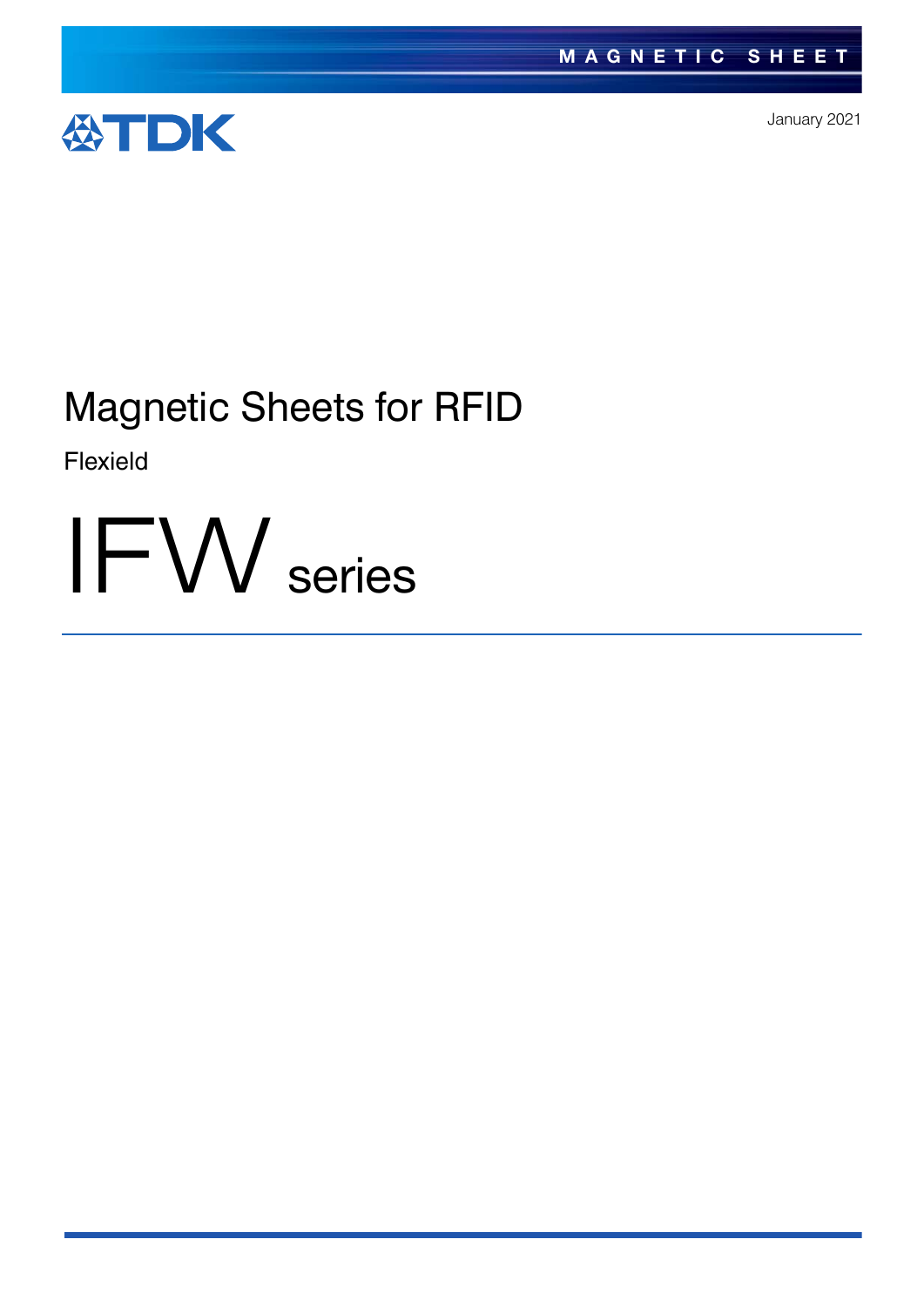## **Magnetic Sheets for RFID**

**Flexield**

# **Overview of IFW series**

#### **FEATURES**

- O Solution item for protecting your cards against interference and skimming
- Hybrid construction consisting of both magnetic and metal layers
- $\bigcirc$  High flexibility which allows sheets to easily be formed to desired shape
- $\bigcirc$  Non conductive surface allows for metal coils to be directly applied to magnetic sheet
- Available on a roll or in sheet form
- $\bigcirc$  Protects system from metal objects located directly behind coils

#### **APPLICATION**

- Improving antenna reception performance and sensitivity in RFID readers/writers
- $\bigcirc$  Isolation of magnetic field in metal smart cards and tags
- $\bigcirc$  NFC transmitters and receivers
- O High EMI level conditions where magnetic layer alone those not have sufficient attenuation
- ◯ PCB, FPC, ribbon cable data/address lines

#### **STANDARD SHAPE LIST**

| <b>Material</b>   | <b>Magnetic layer</b> | <b>Sheet</b>       | <b>Roll dimensions</b> |               |  |
|-------------------|-----------------------|--------------------|------------------------|---------------|--|
| name              | thickness<br>(mm)     | dimensions<br>(mm) | Width<br>(mm)          | Length<br>(m) |  |
| IFW <sub>16</sub> | 0.060                 | 300X200            | 300                    | 50            |  |



RoHS Directive Compliant Product: See the following for more details related to RoHS Directive compliant products. http://product.tdk.com/en/environment/rohs/

A Please be sure to request delivery specifications that provide further details on the features and specifications of the products for proper and safe use. Please note that the contents may change without any prior notice due to reasons such as upgrading.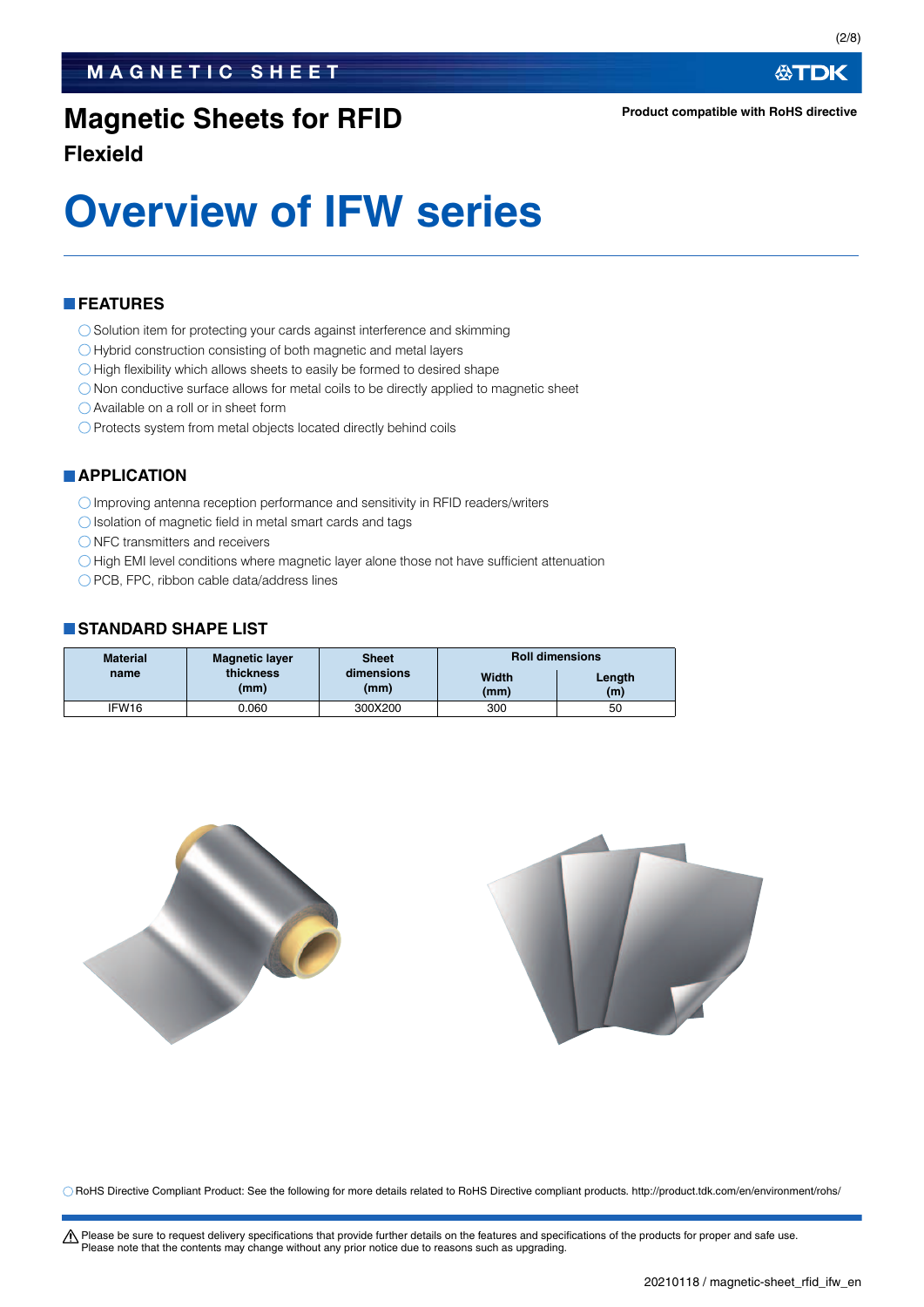# **IFW series for RFID Sheet Type**

#### **PART NUMBER CONSTRUCTION**



 Note : If you don't need double-sided adhesive tape, there is no specification difference between E and G. (IFW16-060EN is equal to IFW16-060GN )



#### **STANDARD PART NUMBER LIST**

| <b>Material</b><br>name | <b>Sheet</b><br>dimensions<br>(mm) | <b>Magnetic layer</b><br>thickness<br>(mm) | <b>Total</b><br>thickness<br>(mm)typ. | Part number        |
|-------------------------|------------------------------------|--------------------------------------------|---------------------------------------|--------------------|
| IFW <sub>16</sub>       | 300X200                            | 0.060                                      | 0.105                                 | IFW16-060EN300X200 |

t Please be sure to request delivery specifications that provide further details on the features and specifications of the products for proper and safe use. Please note that the contents may change without any prior notice due to reasons such as upgrading.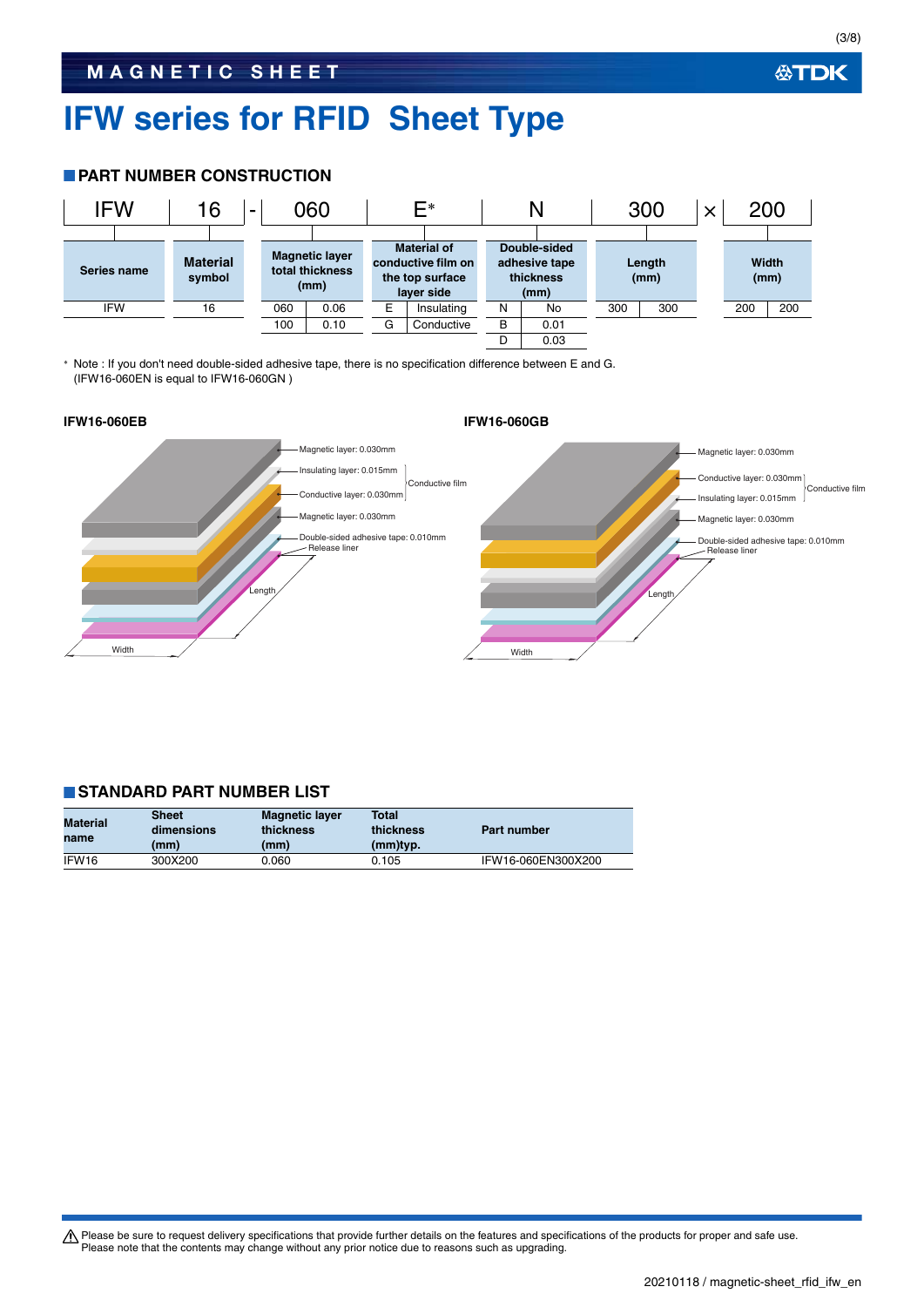# **IFW series for RFID Roll Type**

#### **PART NUMBER CONSTRUCTION**



\* If you don't need double-sided adhesive tape, there is no specification difference between E and G. (IFW16-060EN is equal to IFW16-060GN)



#### **STANDARD PART NUMBER LIST**

| <b>Material</b><br>name | <b>Roll dimensions</b> |     | <b>Magnetic layer</b> | <b>Total</b> |                    |  |
|-------------------------|------------------------|-----|-----------------------|--------------|--------------------|--|
|                         | Width<br>Lenath        |     | thickness             | thickness    | Part number        |  |
|                         | (mm)                   | (m) | (mm)                  | (mm)typ.     |                    |  |
| IFW16                   | 300                    | 50  | 0.060                 | 0.105        | IFW16-060EN50RX300 |  |

Please be sure to request delivery specifications that provide further details on the features and specifications of the products for proper and safe use.<br>Please note that the contents may change without any prior notice d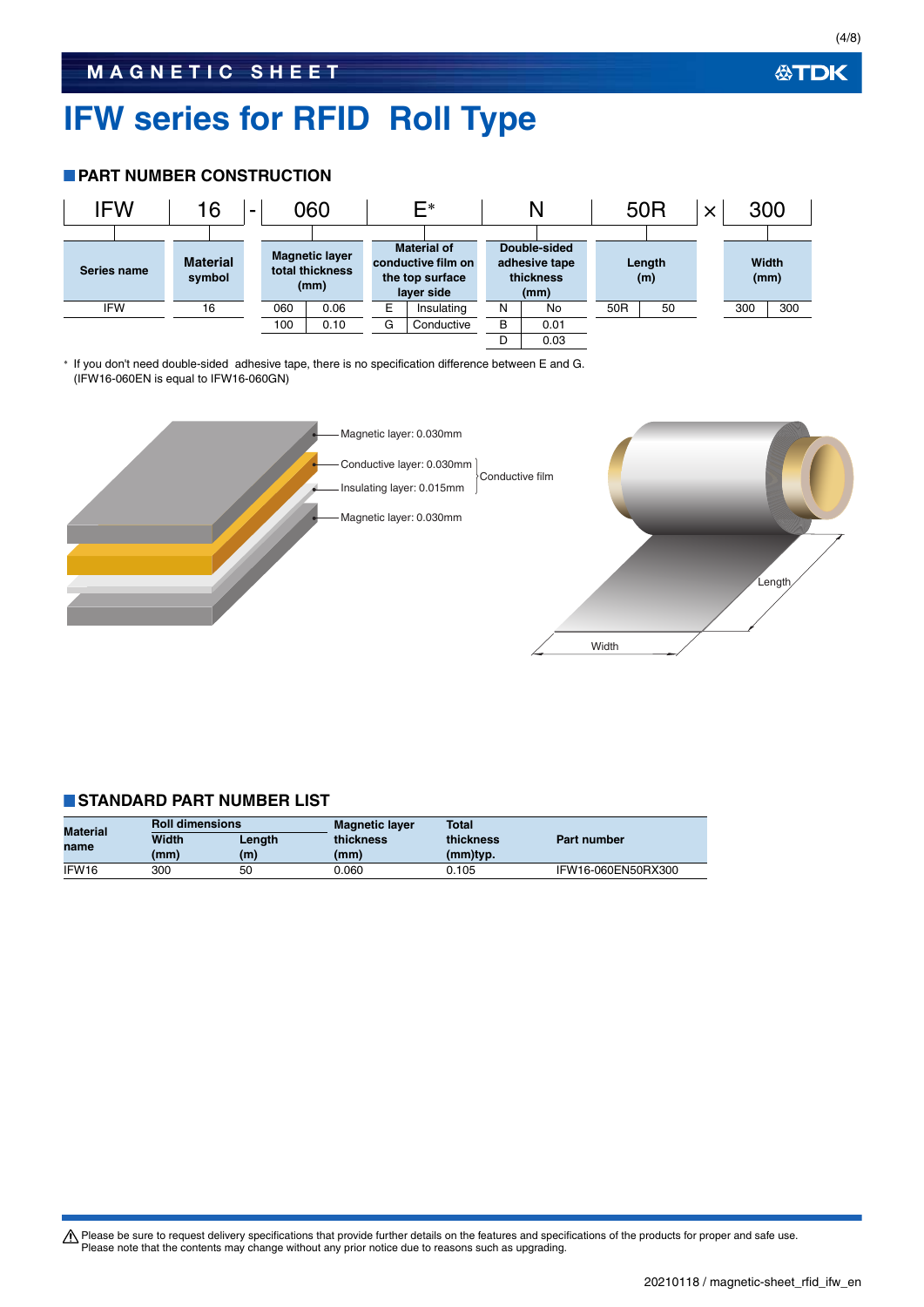# **IFW series**

#### **MATERIAL CHARACTERISTIC**

#### **MATERIAL CHARACTERISTIC SPECIFICATION TABLE**

| <b>Material</b><br>name | Recommended<br>specification | <b>Relative permeability</b><br><b>fat 13.56MHz1</b> |    | Surface<br>resistivity | <b>Thermal</b><br>conductivity | <b>Saturated magnetic</b><br>flux density | Curie<br>temperature | <b>Relative</b><br><b>Permittivity</b> | Operating<br>temperature |                |
|-------------------------|------------------------------|------------------------------------------------------|----|------------------------|--------------------------------|-------------------------------------------|----------------------|----------------------------------------|--------------------------|----------------|
|                         | frequency range              |                                                      |    | u'/u"                  | $(\Omega/\text{sq.})$ typ.     | $(W/m \cdot K)$                           | (mT                  | (°C)                                   | (at 1MHz)typ.            | $(^{\circ}C)$  |
| IFW16                   | 0.1 MHz to 10 GHz            | 140                                                  | 60 | 2.3                    | 10k                            | نۍ                                        | 230 [H=1194A/m]      | 500                                    | '700                     | $-40$ to $+85$ |

#### **RELATIVE PERMEABILITY**



Please be sure to request delivery specifications that provide further details on the features and specifications of the products for proper and safe use.<br>Please note that the contents may change without any prior notice d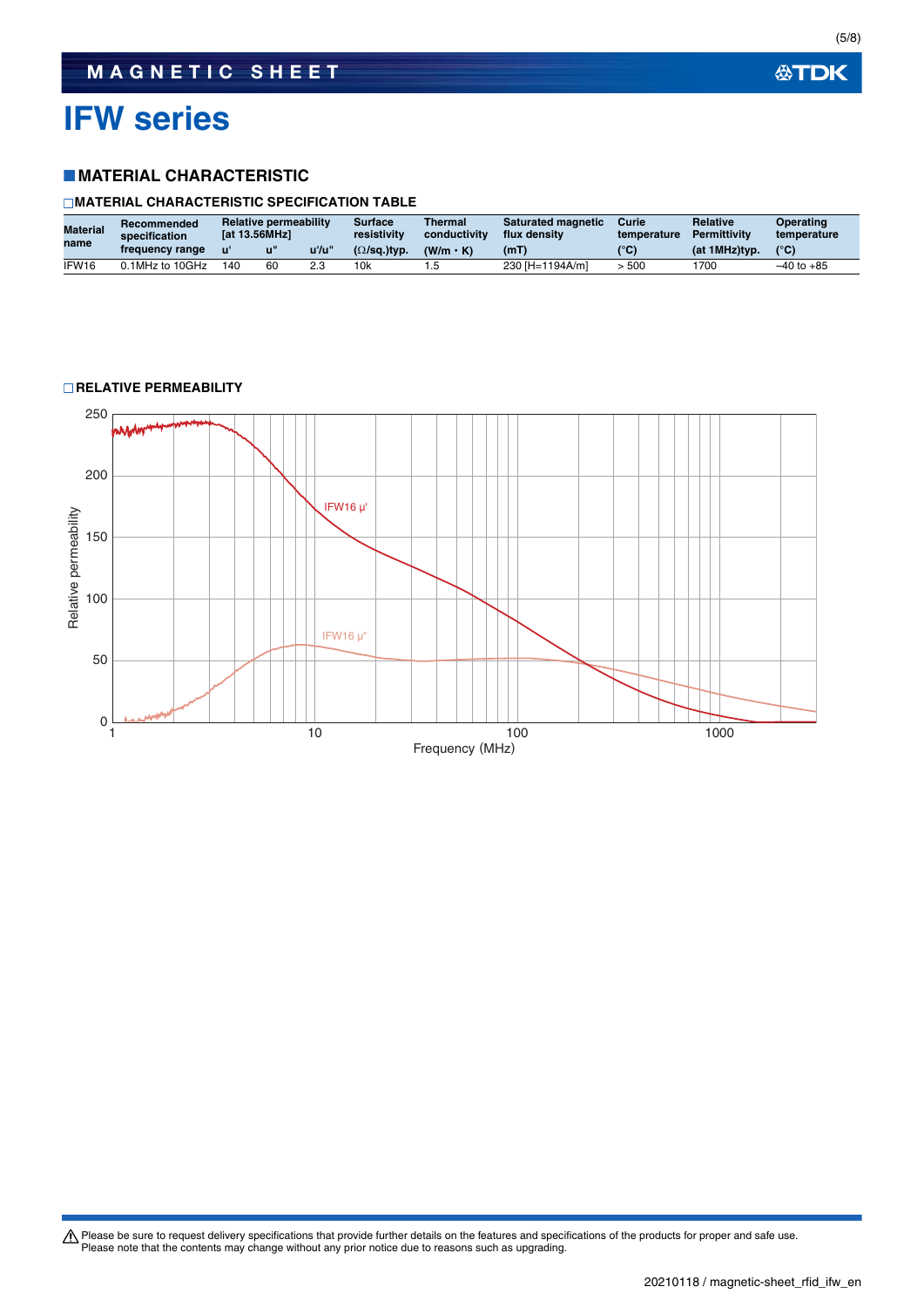# **IFW series**

#### **MATERIAL CHARACTERISTIC**

#### **SHIELDING EFFECTIVENESS (Up to 100MHz)**



#### **MEASUREMENT SETUP (Up to 100MHz)**



Please be sure to request delivery specifications that provide further details on the features and specifications of the products for proper and safe use.<br>Please note that the contents may change without any prior notice d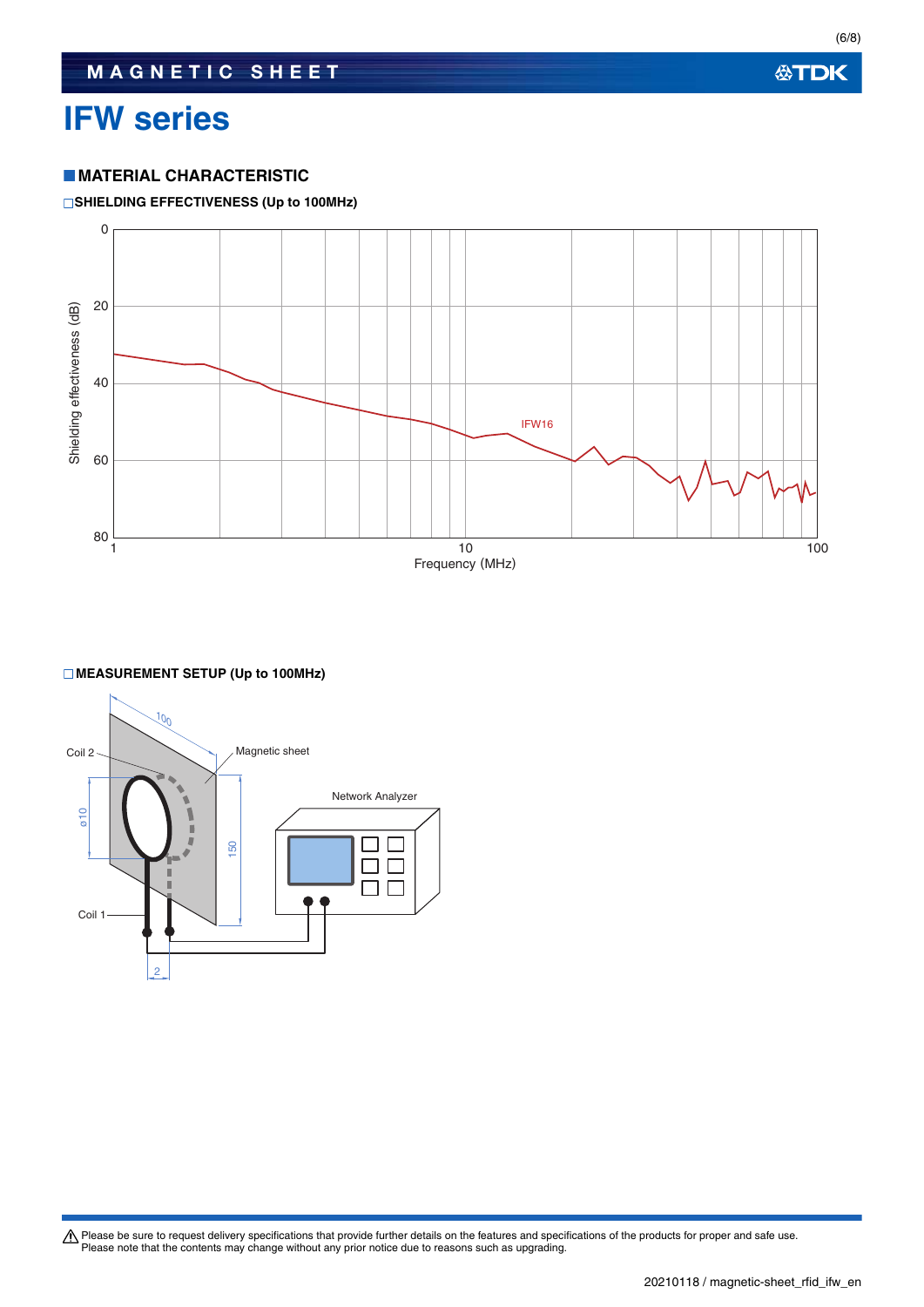## **IFW series**

#### **MATERIAL CHARACTERISTIC**

#### **SHIELDING EFFECTIVENESS (100MHz to 6GHz)\***

Note that there is no continuity with data below 100MHz.

Gain is low due to the use of a small coil for high frequencies.



#### **MEASUREMENT SETUP (100MHz to 6GHz)**



Please be sure to request delivery specifications that provide further details on the features and specifications of the products for proper and safe use.<br>Please note that the contents may change without any prior notice d